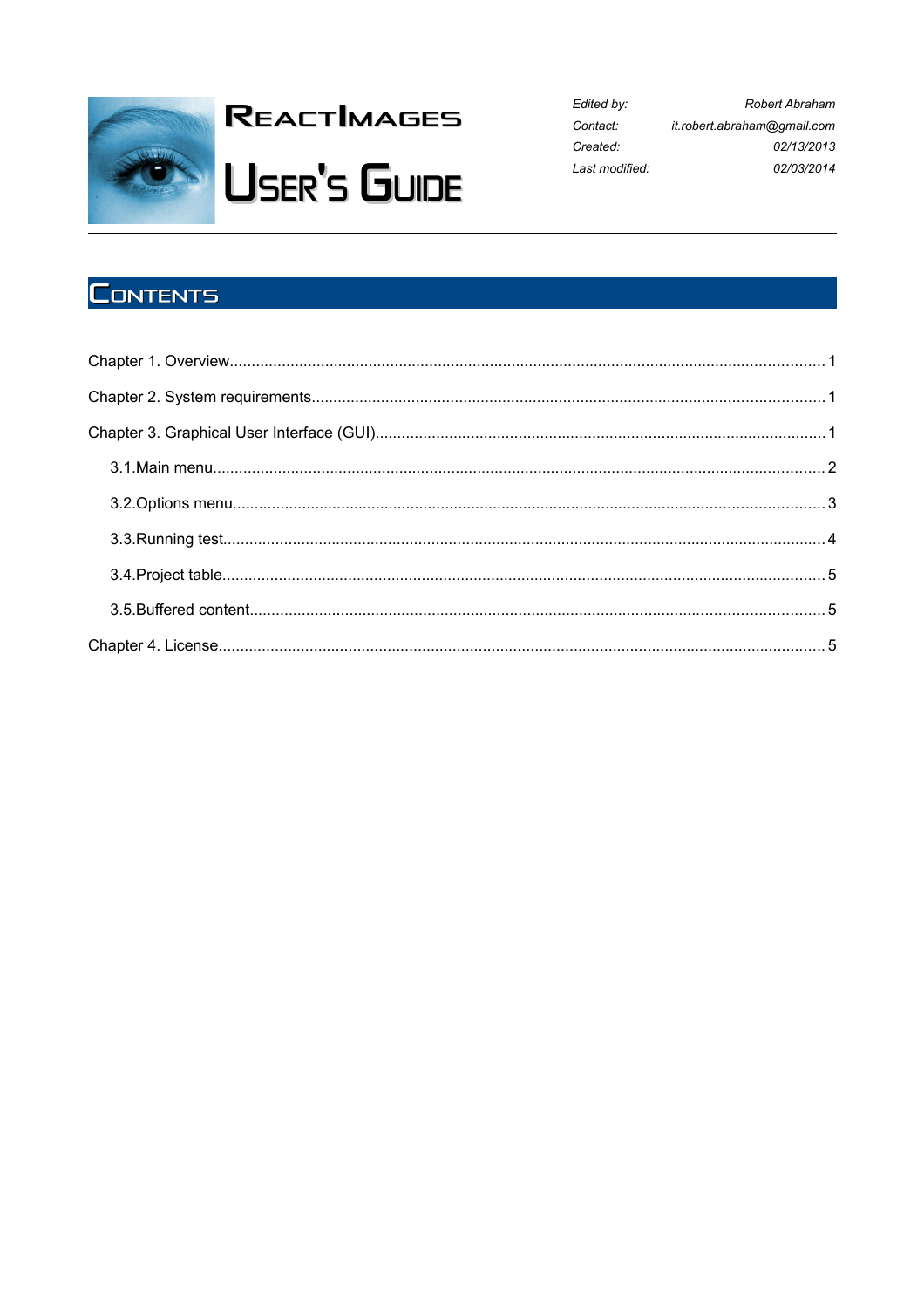

ReactImages is a simple application for Microsoft Windows to test reaction times on different kind of images. Once you open a picture with the program it starts to count how much time passed by watching the different pictures.

The program stores the reaction time for all pictures in a simple table, which can be saved in CSV format, so you can import this table in the most popular office applications, like Microsoft Office, OpenOffice, LibreOffice, etc.

You can also include media files after a specified number of images so the built-in media player will open that file and play it each time you watch this quantity of images.

Any changes to the project table can be saved and opened anytime for future tests.

**CHAPTER 2. SYSTEM REQUIREMENTS REQUIREMENTS**

The following table contains the software and hardware requirements of ReactImages program. If your system meets the minimum requirements the program will run on your computer but for the best performance your system should meet the recommended system requirements.

| <b>CATEGORY</b> | <b>MINIMUM</b>                             | RECOMMENDED |
|-----------------|--------------------------------------------|-------------|
| CPU             | 400 MHz                                    | 1 GHz       |
| RAM             | 512 MB                                     | 1 GB        |
| HDD             | 10 MB                                      |             |
| ገS              | Microsoft Windows 95/98/ME/2000/XP/Vista/7 |             |

*table 1. System requirements*

**CHAPTER 3. GRAPHICAL USER INTERFACE NTERFACE (GUI)**

On figure 1. you can see the main user interface (or main window) of the program. On the top of the GUI you can see the main menu, in the middle of the interface, there is the content of your project, on the bottom you can see the buffered content (if image buffer is enabled) and the status bar (where you can check the results of the requested operations, including the error messages if an operation failed to complete).

| ReactImages |                    |          |               |
|-------------|--------------------|----------|---------------|
|             | File Edit Run Help |          |               |
| Image       | Label              | Filename | Reaction time |
|             |                    |          |               |
|             |                    |          |               |
|             |                    |          |               |
|             |                    |          |               |
|             |                    |          |               |
|             |                    |          |               |
|             |                    |          |               |
|             |                    |          |               |
|             |                    |          |               |
|             |                    |          |               |
|             |                    |          |               |
|             |                    |          |               |
|             |                    |          |               |
|             |                    |          |               |
| $\langle$   |                    |          |               |

*figure 1. The main user interface of the program*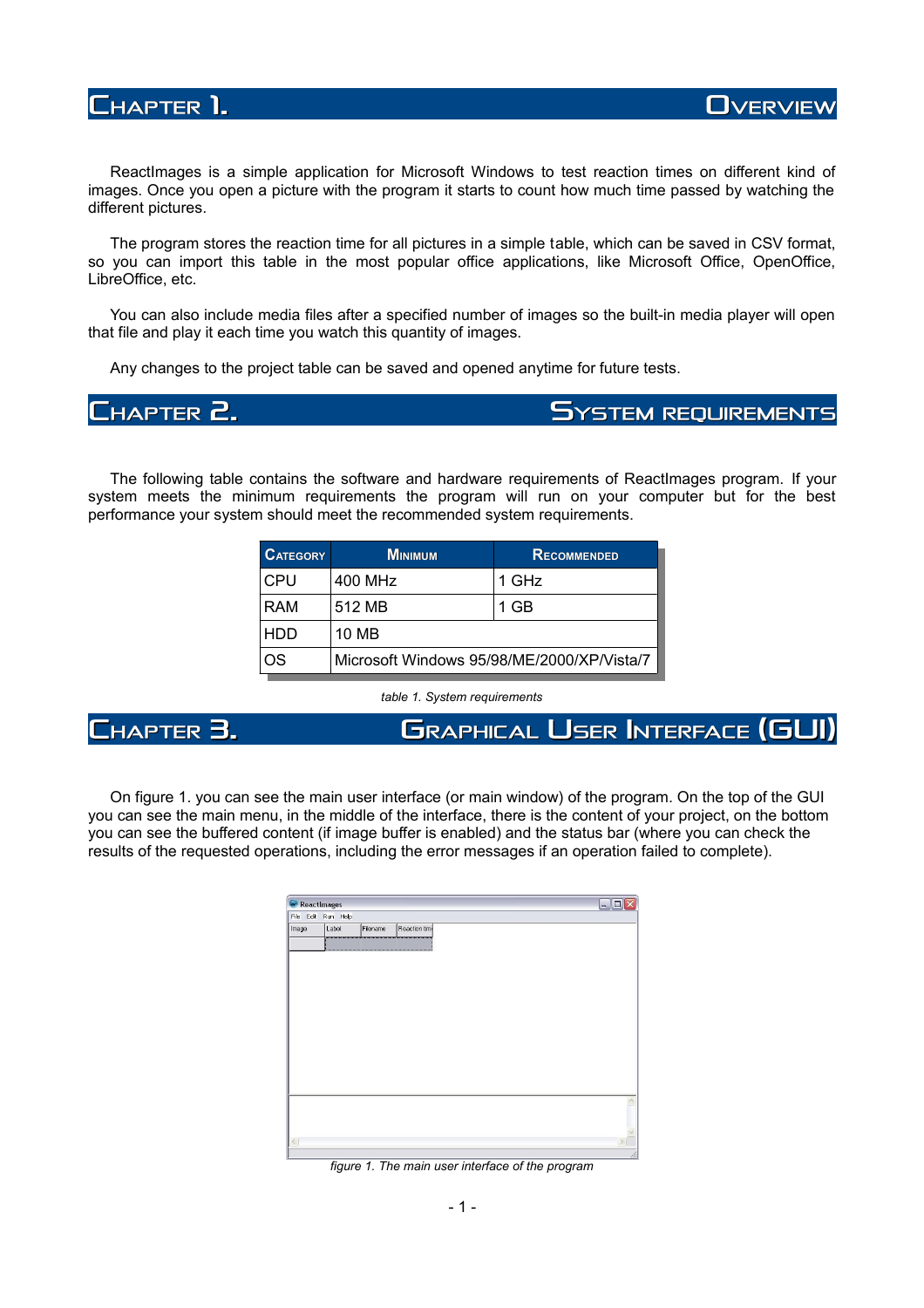## **3.1. MAIN MENU**

On figure 2. you can see the 'File' menu, where you can load or save your project, create a new one, add or remove images to/from it, etc.

| File | Edit      | Run.          | Help       |  |
|------|-----------|---------------|------------|--|
|      | New List  |               | Ctrl+N     |  |
|      | Open List |               | Ctrl+O     |  |
|      |           | Add Images    | Ctrl+A     |  |
|      |           | Remove Images | Del        |  |
|      | Save List |               | Ctrl+S     |  |
|      |           | Save List As  | Ctrl+Alt+S |  |
|      | Print     |               | Ctrl+P     |  |
|      | Exit      |               | Ctrl+X     |  |

*figure 2. The 'File' menu*

The 'File' menu has the following options:

- **New List**: create a new, empty project;
- **Open List**: open a previously saved project;
- **Add Images**: add a new image to the end of the list;
- **Remove Images**: remove all selected images;
- **Save List**: save the currently open project or save as a new project (in the case of a new list);
- **Save List As**: save new project;
- **Print**: send list to printer;
- **Exit**: close the program discarding all unsaved changes.

The contents of 'Edit' menu is shown on figure 3.

| Edit Run Help |                       |
|---------------|-----------------------|
| Copy Ctrl+C   |                       |
|               | Select All Ctrl+Alt+A |
| Label Ctrl+L  |                       |
|               | Options Ctrl+Alt+O    |

*figure 3. The 'Edit' menu*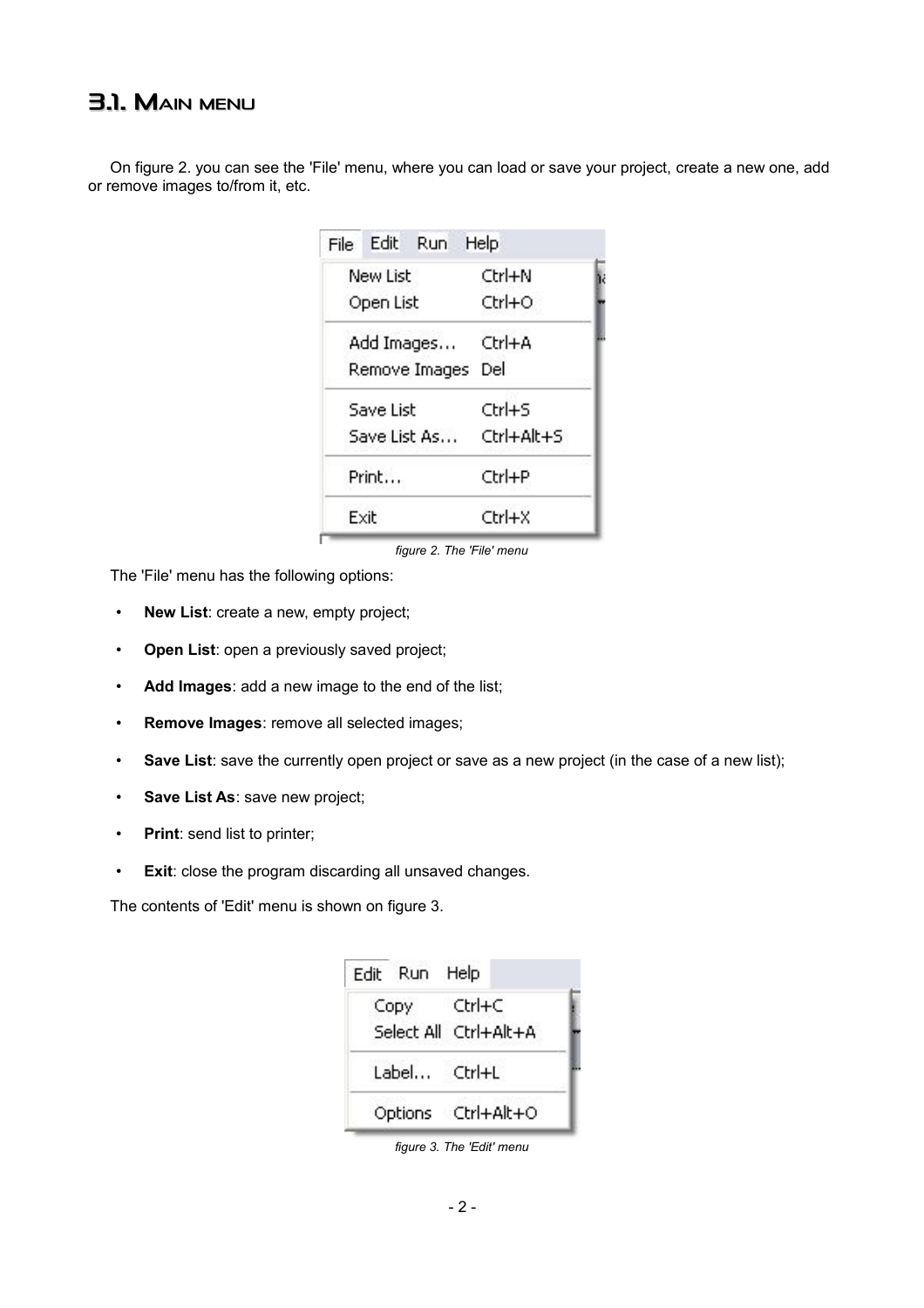The 'Edit' menu has the following options:

- **Copy**: copy selected rows to clipboard;
- **Select All**: select all rows in the list;
- **Label**: set label of the selected image;
- **Options**: set project and program properties (stored for all projects);

You can run the test by the 'Run' menu (figure 4.).



Finally, you can open the User's Guide or the copyright information from the 'Help' menu (figure 5.).

| Help          |    |  |
|---------------|----|--|
| Help          | F1 |  |
| About Ctrl+F1 |    |  |

*figure 5. The 'Help' menu*

### **3.2. OPTIONS MENU**

Either opening the 'Edit->Options' menu, opening a previously saved project table or saving it, the 'Options' menu will be shown (figure 6.).

| CSV options                              |                |
|------------------------------------------|----------------|
| Delimiter                                | Text quoting   |
| IJ                                       | $\blacksquare$ |
| Media options                            |                |
| $\Box$ Play media file                   |                |
| Play at every nth image Media file       |                |
| 10<br>$\div$                             |                |
| Buffer options:                          |                |
|                                          |                |
| $\overline{\mathbf{v}}$ Use image buffer |                |
| Buffer size (images)                     |                |
| 10<br>$\div$                             |                |

*figure 6. The 'Options' menu*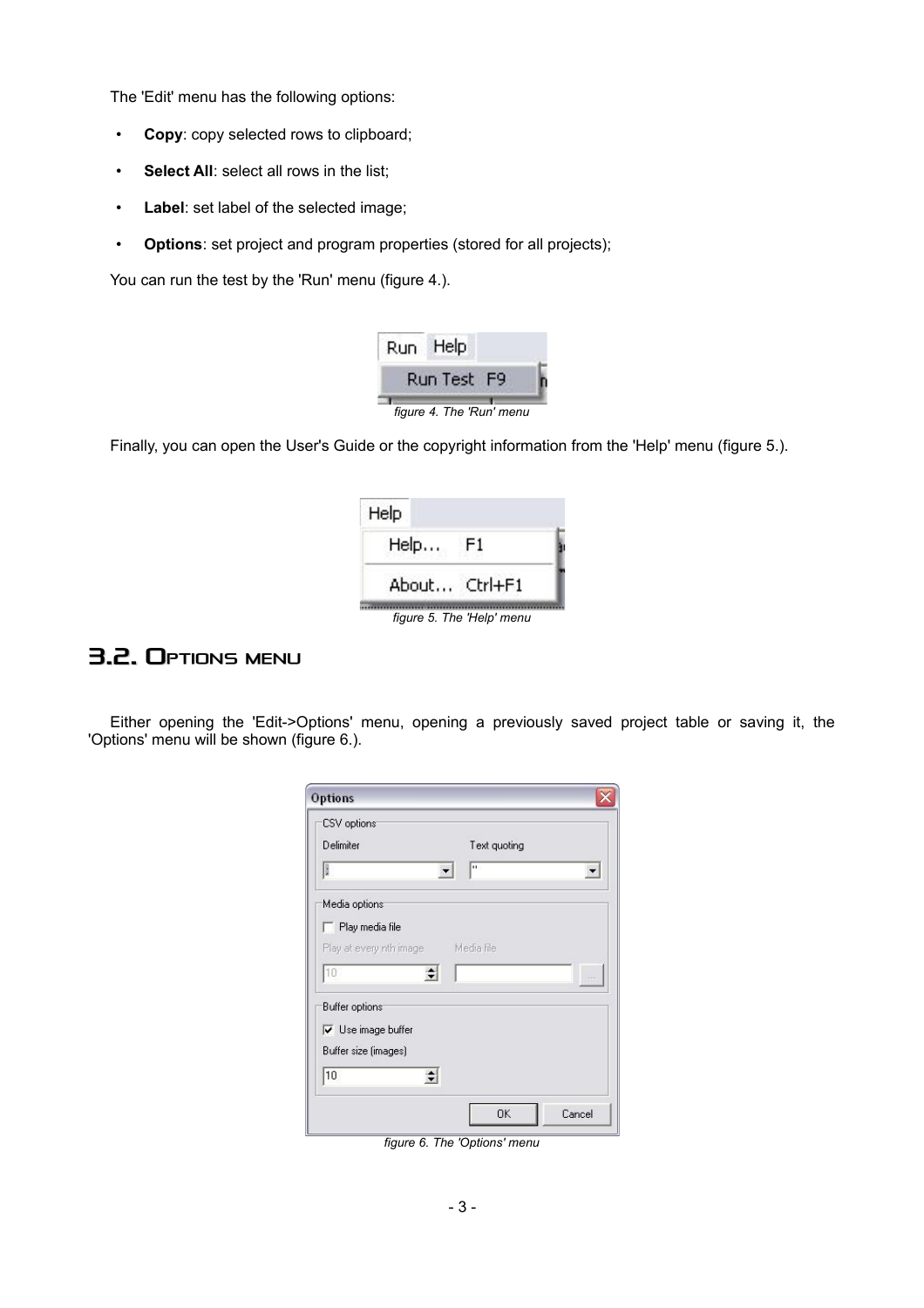In the 'Options' menu, you can set the following:

- **CSV options**: your project table is stored in a simple text (CSV) file, so you can easily import the table into your preferred office application (like MS Excel, LibreOffice Calc, etc.). The main properties of this CSV file are:
	- **Delimiter:** determines which character will separate the different columns of the project table;
	- **Text quoting**: determines how text content will be quoted in the CSV file (necessary to prevent wrong separation if a cell contains the delimiter in its text.
- **Media options**: after a specified number of displaying images you can play multimedia files before test continues.
	- **Play media file**: enable/disable playing media files;
	- **Play at every n<sup>th</sup> image**: if you have watched n-1 pictures before watching the n<sup>th</sup> picture the built-in media player will start playing the specified media file. If the media file is audio-only then showing the n<sup>th</sup> picture and playing the audio file will happen simultaneously;
	- **Media file**: the media file you want to play;
- **Buffer options**: when image buffer is enabled the program will try to load more than one picture in the system memory so it may speed up the access of the images, however the speed of access strongly depends on the size of the pictures you want to display;
	- **Use image buffer**: enable/disable image buffer;
	- **Buffer size**: determines how many images can be stored in the system memory at the same time. At lest 1 picture must be set.

#### **3.3. RUNNING TEST**

You can run test either by the 'Run Test' menu or pressing shortcut 'F9'. If one or more image has been opened in your project then test-window will appear (figure 7.).



*figure 7. The run-window*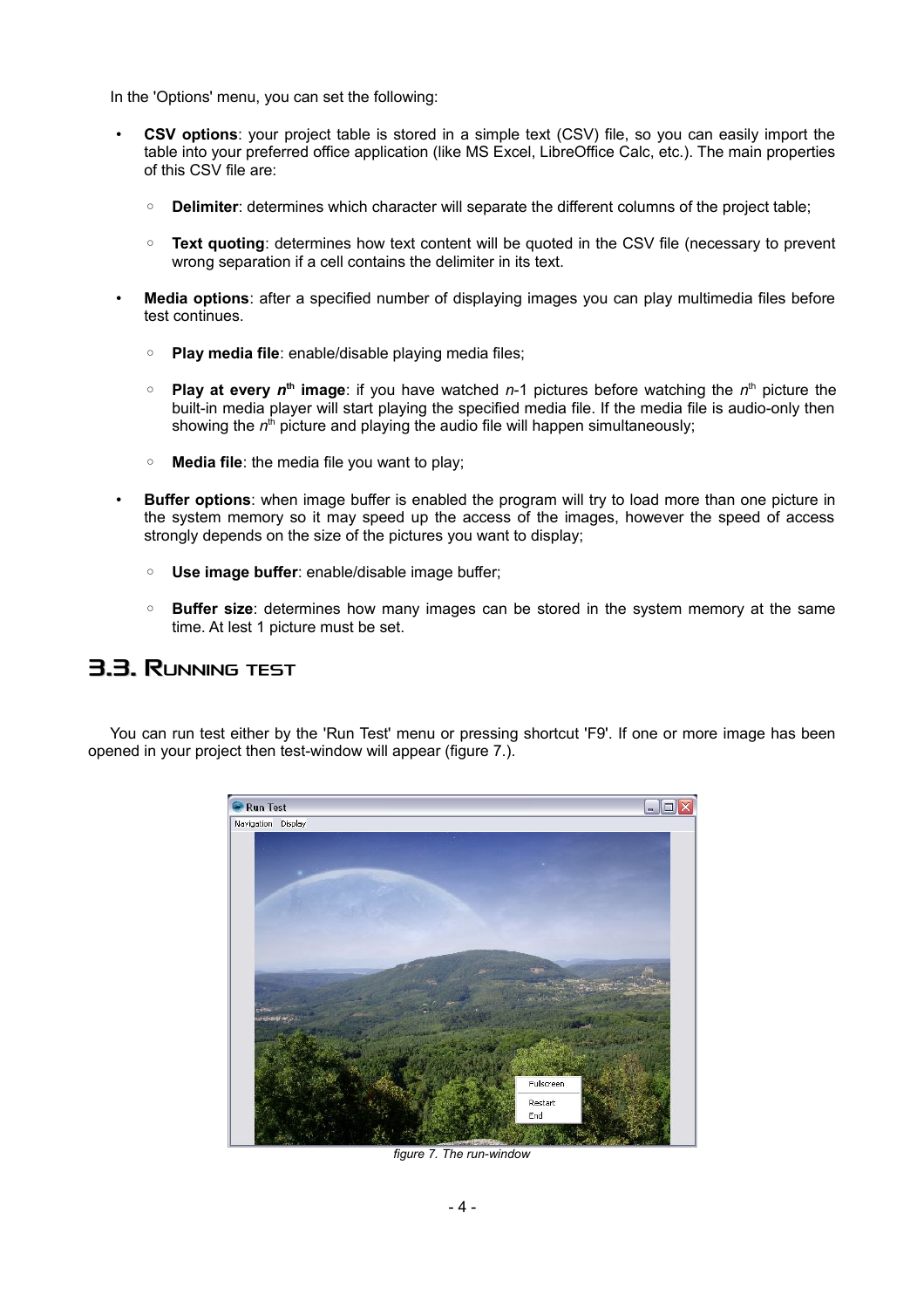By default, the run-window will open in maximized, windowed mode, where you can see another menu on the top. A pop-up menu is also shown on figure 7. This menu will appear if you right-click the displayed image. The content of the pop-up menu and the one on the top is the same, except that the menu on the top has shortcuts.

These menus have the following options:

- **Fullscreen**: toggle fullscreen mode making window border appear/disappear;
- **Restart:** jump to first image and restart test;
- **End**: close test-window and finish test.

While running test the reaction time in the project table is being filled. Either closing the test-window or finishing the test regularly you will see the changes in the table.

#### **3.4. PROJECT TABLE**

Back on figure 1 you can see the project table. This is the largest field of the main window. The table is read-only to prevent accidental changes and only row-by-row selection is enabled. You can change the contents of this table using the previously described menu system.

If you select one or more rows and copy them to the clipboard, then the content on the clipboard will be represented as a tabulator-delimited text, where every new line means another row in the selected context. By this, you can easily paste this content to another application (like MS Excel, OpenOffice, LibreOffice, etc.), but copying cells from another table and pasting it to ReactImages project table is not supported yet. If you want to change the project table using external applications then you must save it as a CSV file and import it in that application. Be careful when editing the table, do not add or delete other columns otherwise the table can no longer be opened by ReactImages program! Also take care of the delimiter and the quoting character! This two characters must be the same in your office application and in ReactImages, so you must set these fields correctly!

ReactImages uses Windows-1250 character encoding when saving the project table, so you must set this character encoding in your office application when importing the table.

In the "Demo" subfolder of ReactImages program you can find demo projects with media files, which will help you getting familiar with the program. These demo project lists have been modified (absolute links to media files have been replaced with relative links) so you should be able to run these projects anywhere you have installed ReactImages program. You will find this "Demo" subfolder in ReactImages program installation directory.

#### **3.5. BUFFERED CONTENT**

This read-only field can be found on the bottom of the main window. This field is automatically handled by the program when running test and you cannot edit its content, however it is only an output field, the program never tries to read anything from it. This field has been implemented to make it easier to check the contents of the image buffer and help fixing possible bugs in the program.

#### **CHAPTER 4. LICENSE**

This program is freeware, which means you may install and use it on any number of computers. Including this program into larger applications (even commercial applications) is also permitted by crediting the original author. Selling the program itself (not including it in larger applications), reverse-engineering or modifying it any way without the written permission of the author is STRICTLY FORBIDDEN!